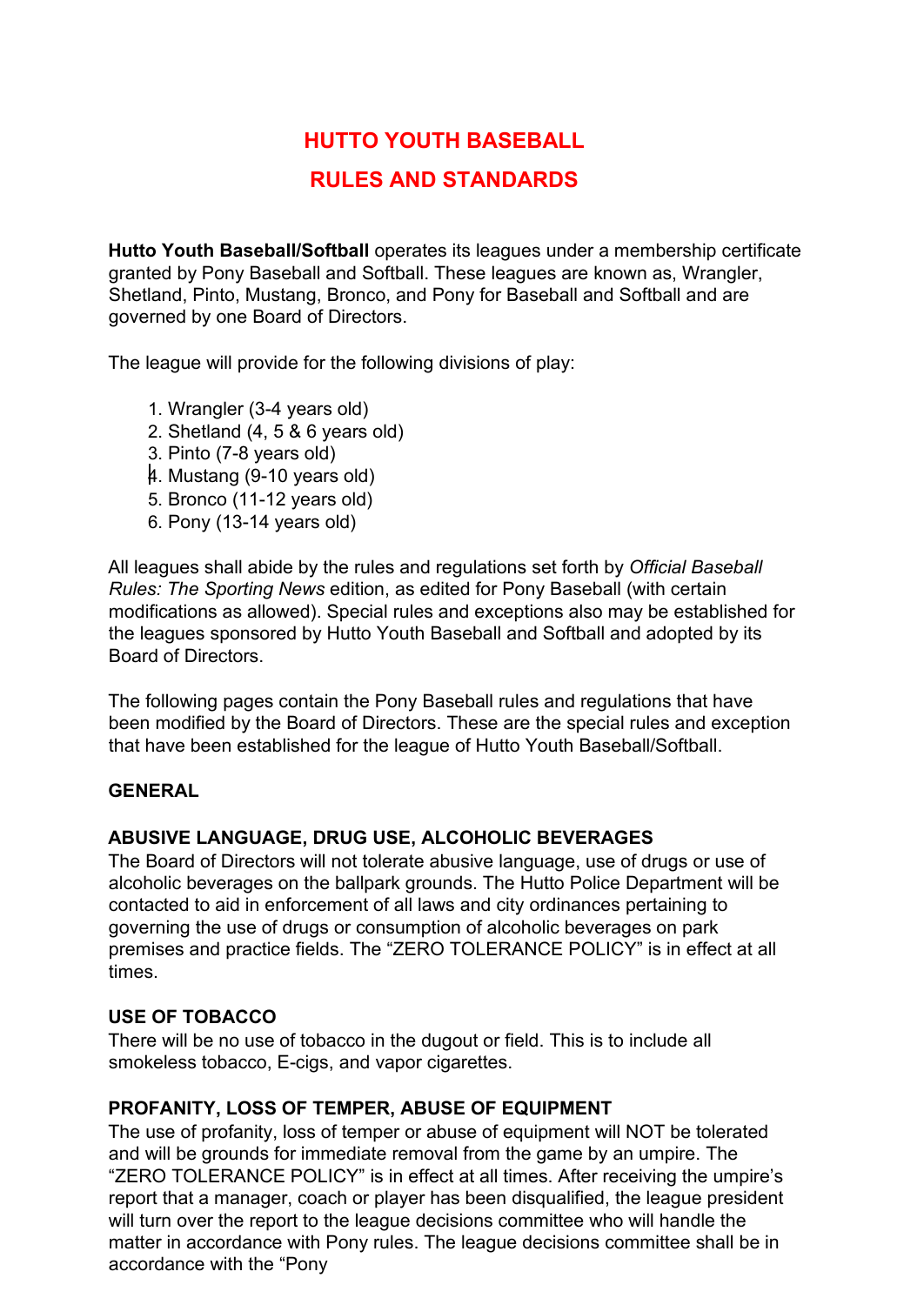Rules and Regulations".

### **SPORTSMANSHIP**

The purpose of Hutto Youth Baseball/Softball is to help boys and girls to become good, decent citizens. It strives to inspire them with a goal and enrich their lives toward the day when they must take their place in society. It establishes for them the fundamentals of teamwork and play. The Board of Directors will look with utmost disfavor upon such activities by managers and coaches as instructing unsportsmanlike behavior or to call time out to talk to players in effort to affect the outcome of a game when time becomes a factor. The principles of Hutto Youth Baseball/Softball involve much more than just winning, and the Board expects those principles to be adhered to by all managers, coaches, players and parents at all times.

# **TEAM DUTY and FIELD DUTY**

It is the managers and coach's responsibility to get helpers assigned to team duty and field duty. If these duties are not covered, the manager will be reported to the Vice President of that league and will face disciplinary action, i.e. Manager being suspended or forfeiture of a game. Each Team is responsible to set up the field prior to games (Home and visitor shall work together) Managers must have at least one person to be at fields 30 minutes prior to game to set up fields. Ie: putting out bases or moving base to correct distance, raking if necessary, chalking field and ensuring field is safe for play.

The last Team's playing shall put up bases and rake the field and turn off lights during night games. All teams shall pick up trash after each game.

# **CANCELLED OR SUSPENDED GAMES**

Any canceled or suspended game will be rescheduled as soon as possible, if possible. Information concerning rescheduled games will be found on the web page:

[http://leagues.bluesombrero.com/hybsl or](http://leagues.bluesombrero.com/hybsl) talk to your Vice President if you have questions.

# **EARLY AND LATE GAMES**

Early games are scheduled to begin at 6:00PM. Late games are scheduled to begin no later than 8:00PM. No reversion rule (revert back to inning of original game).

### **UMPIRES**

Umpires are in full charge of the game and are entitled to respect at all times from managers, coaches, players, parents and visitors. Any disorderly conduct from a manager, coach, player, parent or visitor that results in an ejection must adhere to the umpires' judgment for the ejection. Any person ejected must leave the park immediately. Failure to do so will result in the Hutto Police Department to be called

If an umpire ejects a manager or a coach, they will not be eligible to participate for the next game; this will be decided by the HYBSA board committee.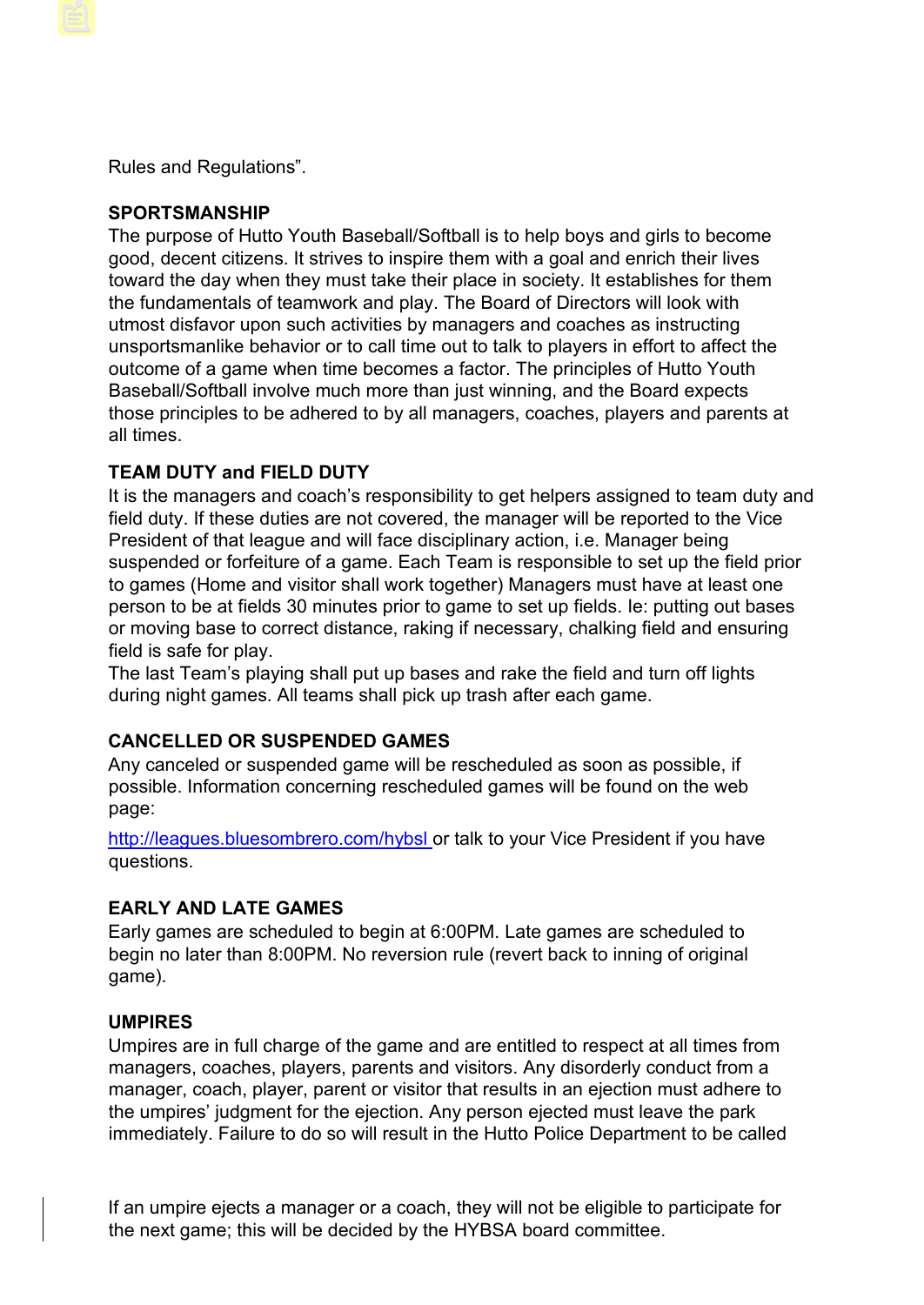The Board of Directors may suspend any person who verbally or physically contacts an umpire in an abusive fashion from attendance for the next two scheduled games /or punishment as the board deems necessary.

A second occurrence of umpire abuse will be cause for suspension from attendance for the remainder of the season.

The ejected person will have the opportunity to file an incident report with the Board of Directors at a later date. Refer to the "ZERO TOLERANCE POLICY".

#### **ONFIELD DISPUTE RESOLUTION**

Any on field issues can only be resolved with the 2 Head coaches and the umpire. Timeout has to be called and the issue will only be talked about and resolved. Any yelling or Showing disrespect to the opposing coach or umpire will result in an automatic ejection from the field.

#### **ADDITONAL GROUND RULES**

The Board of Directors may publish any additional ground rules for all leagues at the beginning of each season.

All coaches and parents are required to complete training certification thru USA Baseball previous to start of season.

### **RULE CHANGES**

The Board of Directors reserves the right to add or change rules during the year for the betterment and/or safety of the program. During interleague play, interleague rule will supersede local rules.

#### **PONY BAT RULES**

All Bat rules will be those set forth by Pony Baseball.

### **COACHES GENERAL**

All coaches are responsible for the parents. Head coaches are responsible for the assistant coaches. Any parent or coach getting out of line will be asked to leave the fields. Coaches may be ejected from the game for not controlling the parents. Umpire will start with the head coach, then move on to assistants.

Up to 3 coaches from each team will be asked to meet with the umpire 10 minutes prior to start of the game to go over all rules. Modification/agreed upon pre-game rule changes are not allowed.

#### **NUMBER OF MANAGERS/COACHES IN DUGOUT**

Only managers, coaches and Team Mangers approved by the Board of Directors shall be in the dugout. A Fourth coach can be added for the Mustang, Bronco, and Pony levels only if the cost of the jersey and hat are covered by the individual coach and/or Head coach. The All-Star coaches selected shall only have two assistant coaches. A fourth coach will not be allowed.

Shetland – Four Coaches Pinto – Four Coaches Mustang – Three Coaches Bronco – Three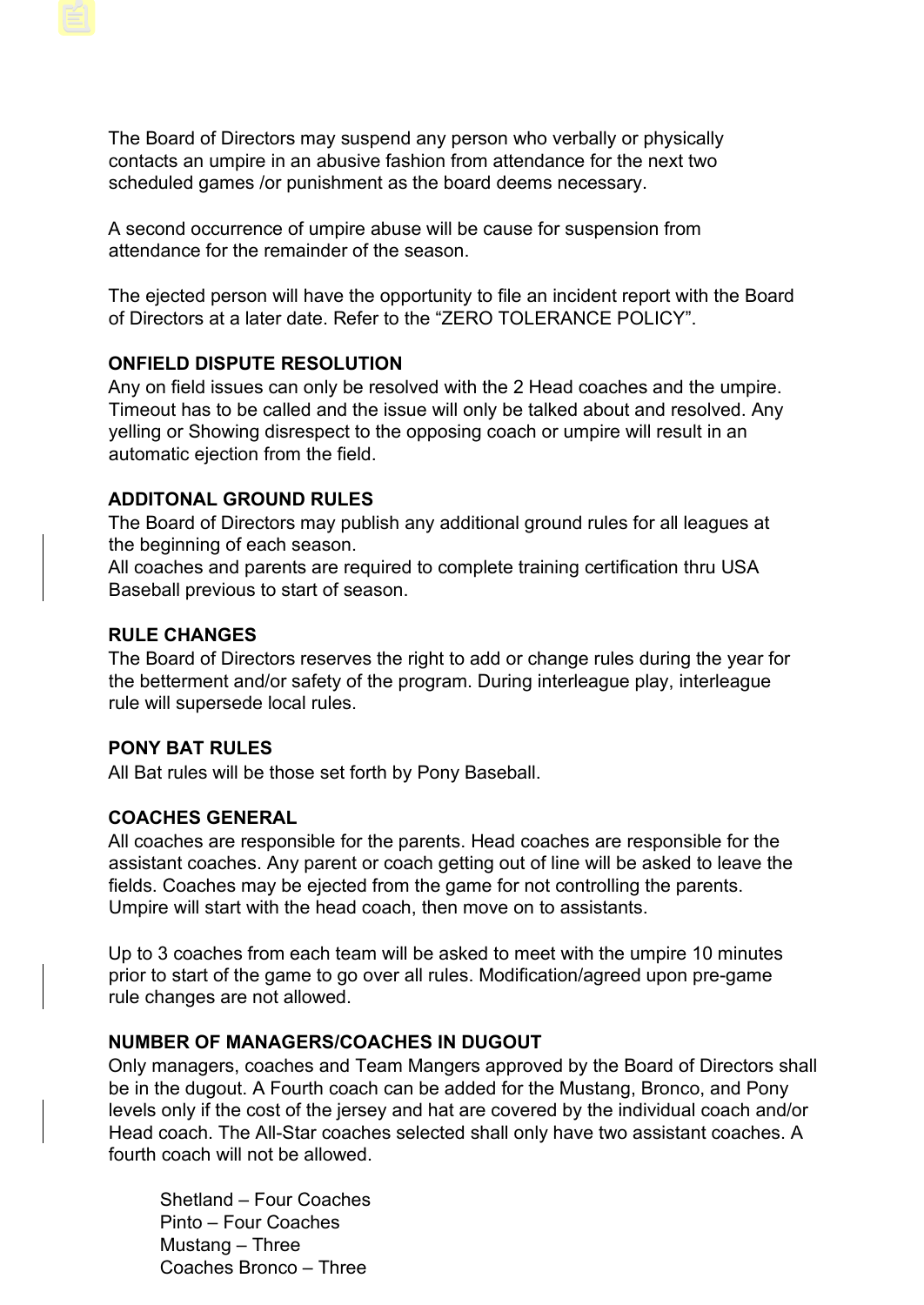Coaches Pony – Three Coaches

# **NUMBER OF COACHES ON THE FIELD**

No Defensive coaches are allowed on the field with the exception of 2 defensive coaches at the Shetland level and a coach or parent at each base for the Wrangler division.

# **PRACTICE**

Practice may not be held unless two Adults are in charge.

# **PLAYER SELECTION**

Player selection in the for all Divisions will be in accordance with the "Draft System". The Board may increase the number of players on teams to accommodate unexpected applications.

# **PLAYER REPLACEMENT**

The procedure for player replacement is when a player's services are lost for the season. The manager or coach shall notify the League Vice President within 24 hours. Failure to notify the V.P could result in the manager's suspension. The Vice President will verify the vacancy with the player's parents. The commissioner will then notify the manager if a replacement player is available. Managers shall replace lost players with **eligible players not currently on a league team, with notification to the League President.** The Vice President of each League shall handle league injuries on an individual basis.

# **PLAYER PROTECTIONS**

Player protections will be a max of four (4)players for each team, including siblings and coaches' children to be considered recreational/D2. See Pony Select Rules for teams with more than 4 players protections.Protected players of eight (8) or more will be considered D1. The manager and parent, prior to the draft must agree upon these protections. A protection form must be filled out and signed prior to tryouts. If one player is protected, that player must be drafted in the first round. If two (2) players are protected, those players must be drafted in the first and second rounds, respectively. If three (3) players are protected, they must be drafted in the first, second and third rounds, respectively. This process will continue to descend through all rounds applicable. All siblings requesting to play together will count as part of your 4 protected players.

# **TEAMS DRAW FOR DRAFT**

Teams will draw for draft positions. Protected players are not required to tryout, all other players are. Players who tryout will be selected in draft order. Players who did not tryout will be selected out of a hat in draft order after all tryout players have been selected.

### **DRAFT PROCEDURE**

All League teams will draft within the same draft.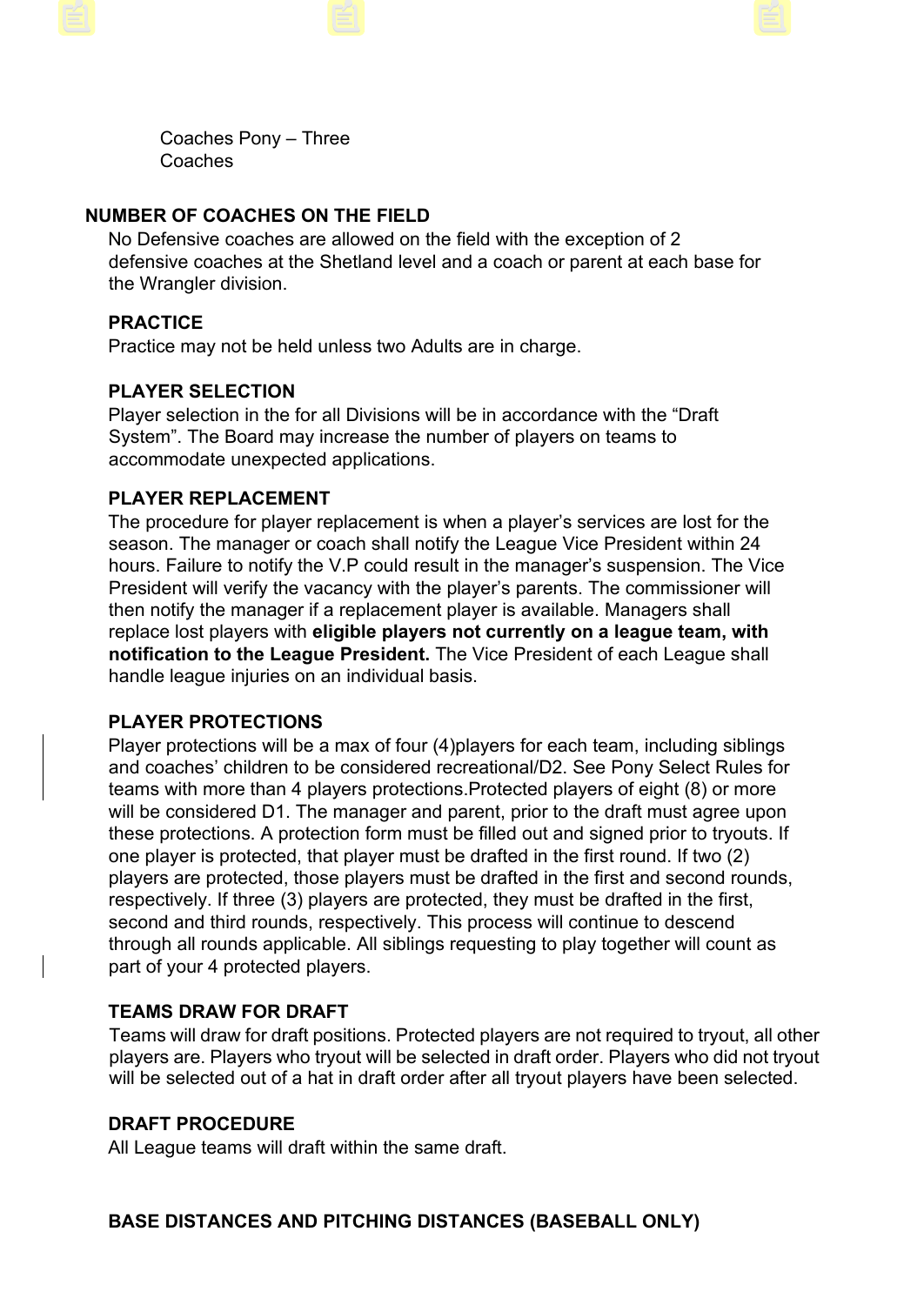| <b>Division</b> | <b>Base Distance</b> | Pitching        |
|-----------------|----------------------|-----------------|
|                 |                      | <b>Distance</b> |
| Shetland        | 50'                  | 38'             |
| Pinto           | 60'                  | 38'             |
| Mustan          | 60'                  | 46'             |
| g               | 70'                  | 50'             |
| <b>Bronco</b>   | 80'                  | 54'             |
| Pony            |                      |                 |

# **Recreational/D1 Divisions:**

# **WRANGLER DIVISION (AGES 3-4)**

### **ASSIGNMENT OF PLAYERS**

The Board of Directors has adopted a rule whereby the Selections Committee and the player agents will conduct a draft to assign players to teams, placing approximately the same number of players, by age, to each team. This division will only consist of approximately 5-8 players on each team. This is a coed division.

### **AGE GROUP AND TEAMS**

The Board of Directors has established the age structure as a candidate who will attain the age of three (3) or four (4) prior to September 1st of the given year.

### **Equipment:**

Baseballs used at this level must be Level 5 compression baseballs. No hard balls for Wrangler.

### **REGULATION GAME**

A regulation game shall consist of two (2) full innings, if time permits.

### **Ball In Play**

- 1. In the first inning every team will bat their lineup with each kid getting a single whether an out is made or not. The last kid will finish the inning with a home run.
- 2. The second inning every team will bat their lineup with each kid getting a homerun.

### **UMPIRE JUDGEMENT CALLS**

No umpires required at this level.

### **WRANGLER DEFENSE**

### **CATCHERS**

No Catcher at this level of play.

#### **PITCHERS**

Ball will be placed on tee at home plate for batter to hit. The hit ball must travel five (5) feet in fair territory.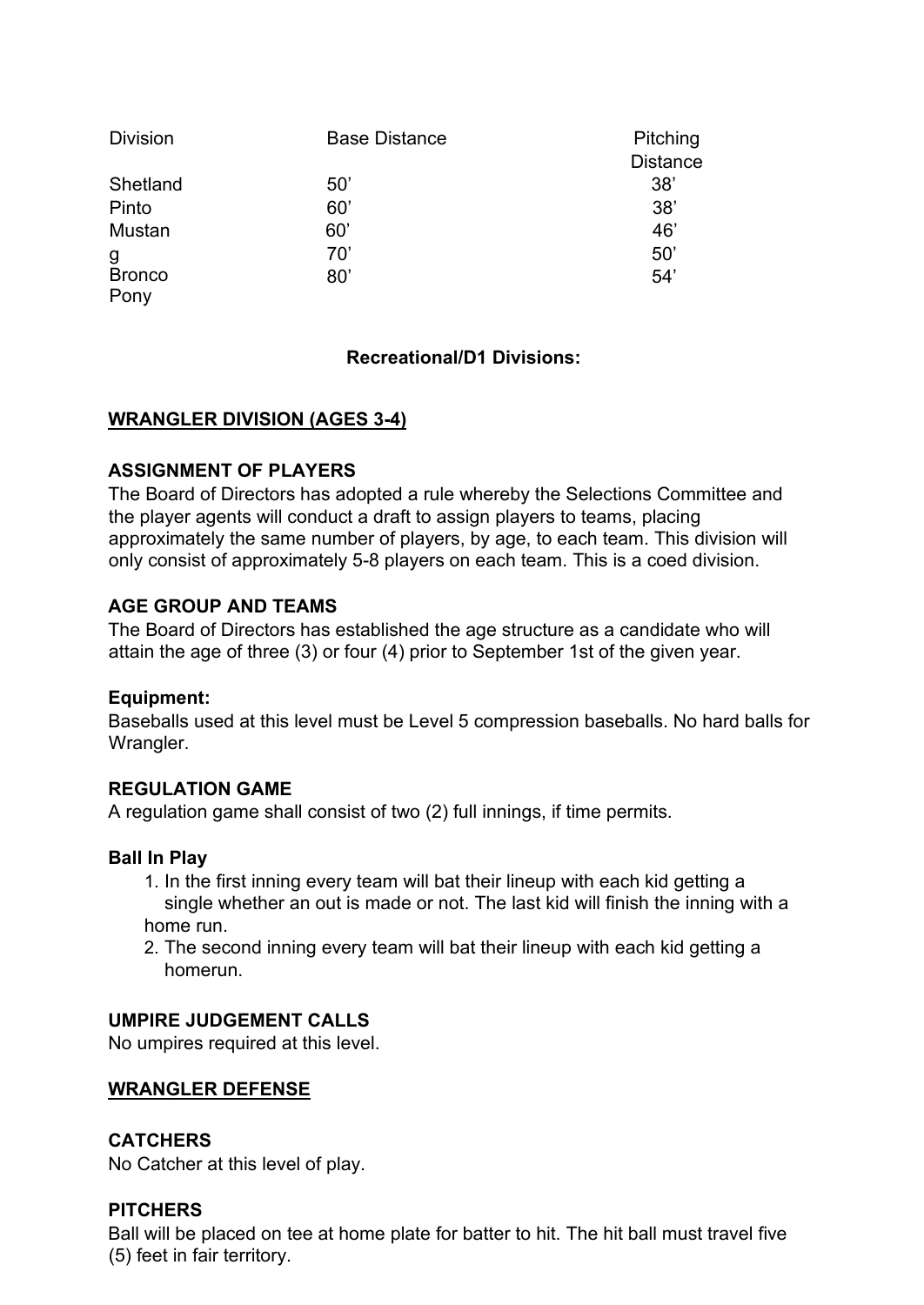### **PITCHING RULES**

No pitching to players at this level of play.

### **NUMBER OF PLAYERS ON DEFENSE**

The defensive team will field all players. All outfield players shall be evenly spaced on the outfield grass. Infielders can play no closer than 38' for safety reasons. (This includes the pitcher)

All players shall play, only five (5) players allowed on infield.

#### **DEFENSIVE COACHES**

This level has no set limit on the number of coaches allowed on the field. This will be determined by the head coach of that team

#### **WRANGLER OFFENSE**

#### **SIDE RETIRED**

The offensive side is retired only after each kid in the lineup takes his at bat. Each kid will bat each inning.

#### **OFFENSIVE COACHES**

Coaches and parents are encouraged to take a place at each base to help the kids with running the bases. This level has no set limit on the number of coaches allowed on the field. This will be determined by the head coach of that team

#### **SHETLAND DIVISION**

### **ASSIGNMENT OF PLAYERS**

The Board of Directors has adopted a rule whereby the draft will follow the HYBSA Draft System. See Draft System Document

### **AGE GROUP AND TEAMS**

The Board of Directors has established the age structure as a candidate who will attain the age of four (4) five (5) or six (6) prior to September 1st of the given year.

#### **REGULATION GAME**

Games are 60 minutes long. No new inning will start after 55 minutes. If a game is tied after five (5) full innings or time has expired, the game will end in a tie. Coaches may concede the game at any time. Mercy rule will be 15 runs after 3, 10 runs after 4, or 5 runs after 5.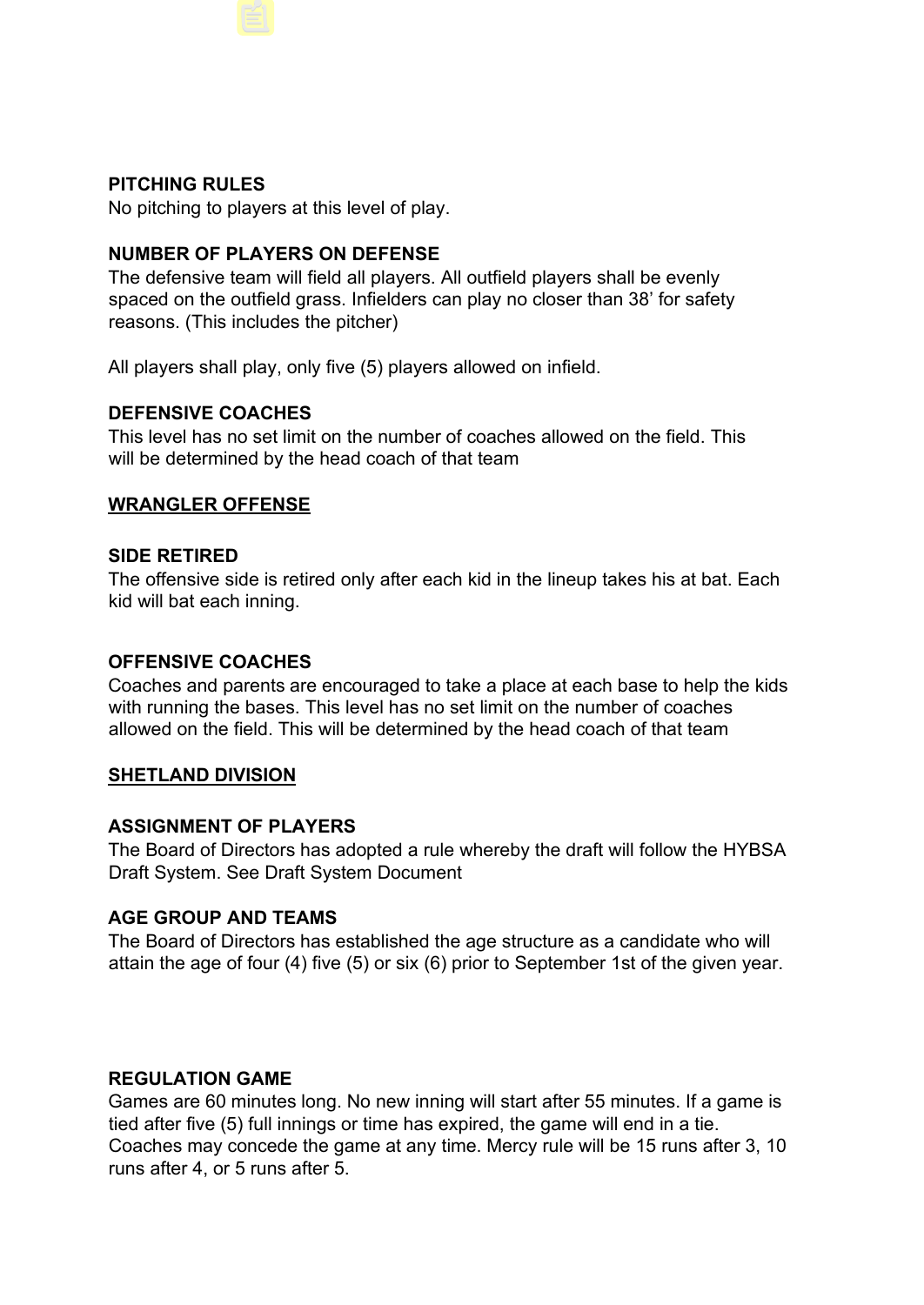# **Ball In Play**

Once a ball has been placed in play by the batter; runners may advance until one of two defensive actions will stop a play. This does NOT include umpire making a judgment call of dead ball for any reason like an injured player, etc.

1. The closest base runner to home is stopped from advancing by any defensive player.

2. The ball is returned to the pitcher and the pitcher is in the pitching mound area not trying to make a play.

3. Holding the ball overhead by any defensive player does NOT stop play or cause a dead ball situation.

- 4. NO infield fly rule in effect.
- 5. No overthrow rule in Shetland at any base. This follows Pony rules.

### **MANDATORY PLAY RULE**

The Board of Directors has adopted the rule whereby a player shall not remain on the bench more than one defensive half inning. Each team shall bat the roster.

# **UMPIRE JUDGEMENT CALLS**

All umpire judgment calls are **not** questionable or arguable. Board members are not allowed to overturn judgement calls. They can be brought in for rule interpretation.

### **Shetland Defense**

### **CATCHERS**

Will be outfitted with a catcher's helmet provided by the league or one that is equal in protection. The catcher will stand back away from the batter (in close proximity to the umpire) until the ball is hit and the batter has left the batter's box. At a minimum, a catcher's helmet and chest protector is required while playing the catching position.

### **PITCHERS**

Ball will be placed on tee at home plate for batter to hit. The hit ball must travel five (5) feet in fair territory.

# **PITCHING RULES**

No pitching to players at this level of play.

# **NUMBER OF PLAYERS ON DEFENSE**

The defensive team will field ten (10) players, with the 10th player in an outfield position. If a team has more than 10 players they can play the remaining kids in the outfield. All outfield players shall be evenly spaced on the outfield grass. A game can start with nine

(9) players with the 10th player **not** counted as an out. If only 8 players are present, the  $9^{\text{th}}$  spot is an automatic out.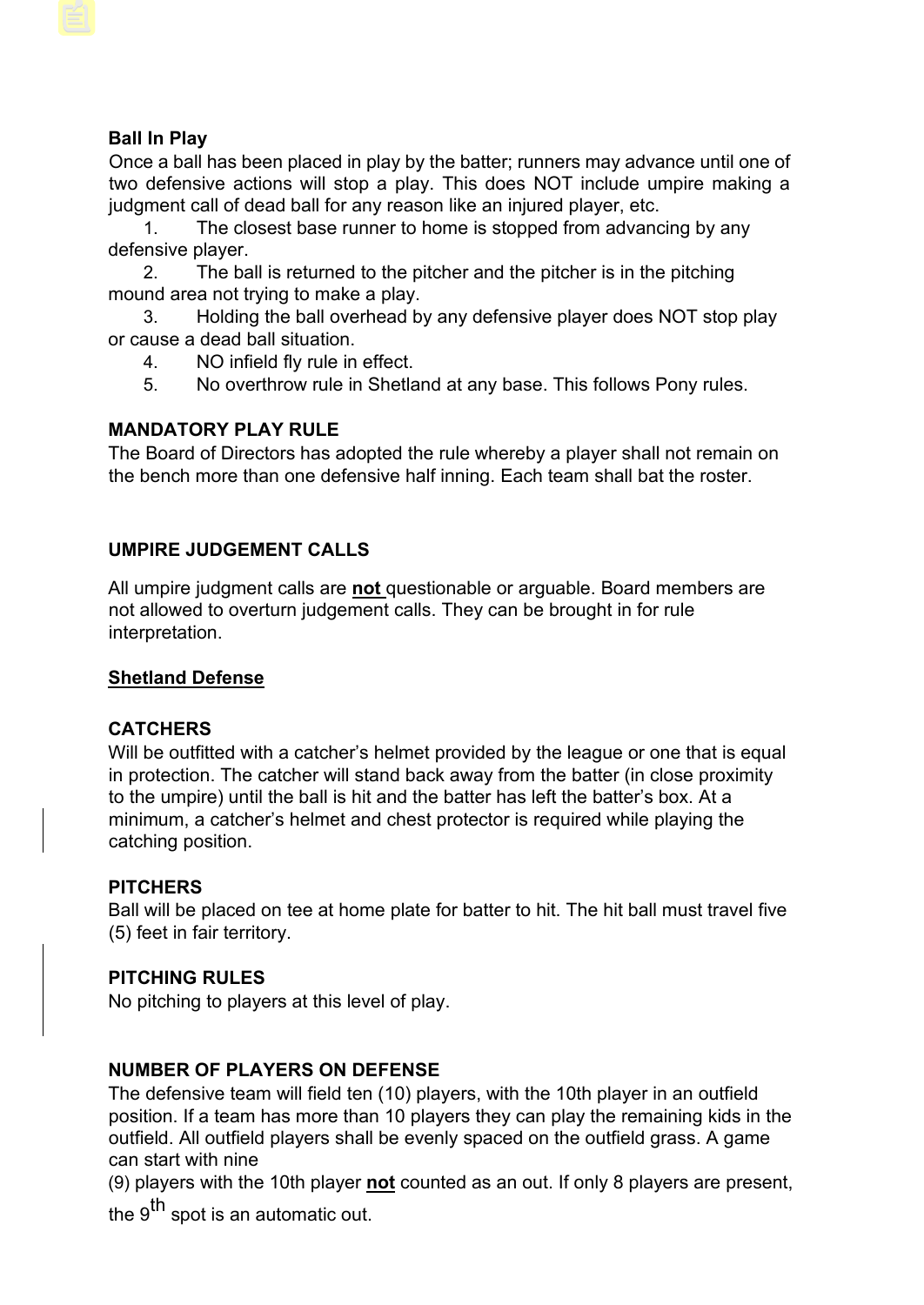Infielders can play no closer than 38' for safety reasons. (This includes the pitcher)

All players shall play, only five (5) players allowed on infield.

# **DEFENSIVE COACHES**

Coaches (2 Maximum) must remain on outfield grass, unless time has been called. Other coaches may be outside the dugout in foul grounds on their dugout side of the field to help with the instructions to their players.

Coaches may not touch fielders in the field of play to position them. There will be 1 warning then the coach will be asked to leave the field. If a on-field coach continues to touch fielders to position them, the coach will be replaced with a dugout coach.

### **BALL IN PLAY**

One of two defensive actions will stop a play. This does NOT include umpire making a judgment call of dead ball for any reason like an injured player, etc.

1. The closest base to runner to home is stopped from advancing by any defensive player.

2. The ball is returned to the pitcher and the pitcher is in the pitching mound area not trying to make a play.

3. Holding the ball overhead by any defensive player does NOT stop play or cause a dead ball situation.

4. There is no overthrow rule on any base. This follows Pony rules.

### **SHETLAND OFFENSE**

### **SIDE RETIRED**

The offensive side is retired when three (3) outs are made or when five (5) runs have scored in an inning.

### **STRIKE OUTS**

A batter shall be declared out after failing to hit a fair ball upon a total of three (3) swings at the ball placed on tee.

There are no walks in Shetland.

### **OFFENSIVE COACHES**

Only 3 coaches are allowed on the field at a time: First base coach, Third base coach, and a coach at Home plate.

Coaches may help set the batters feet and help measure up to the ball. Coaches may not grab or pick up a player to position them at the tee. 1 warning then automatic out.

Coaches are not allowed to touch a base runner at any time. This will result in an automatic out.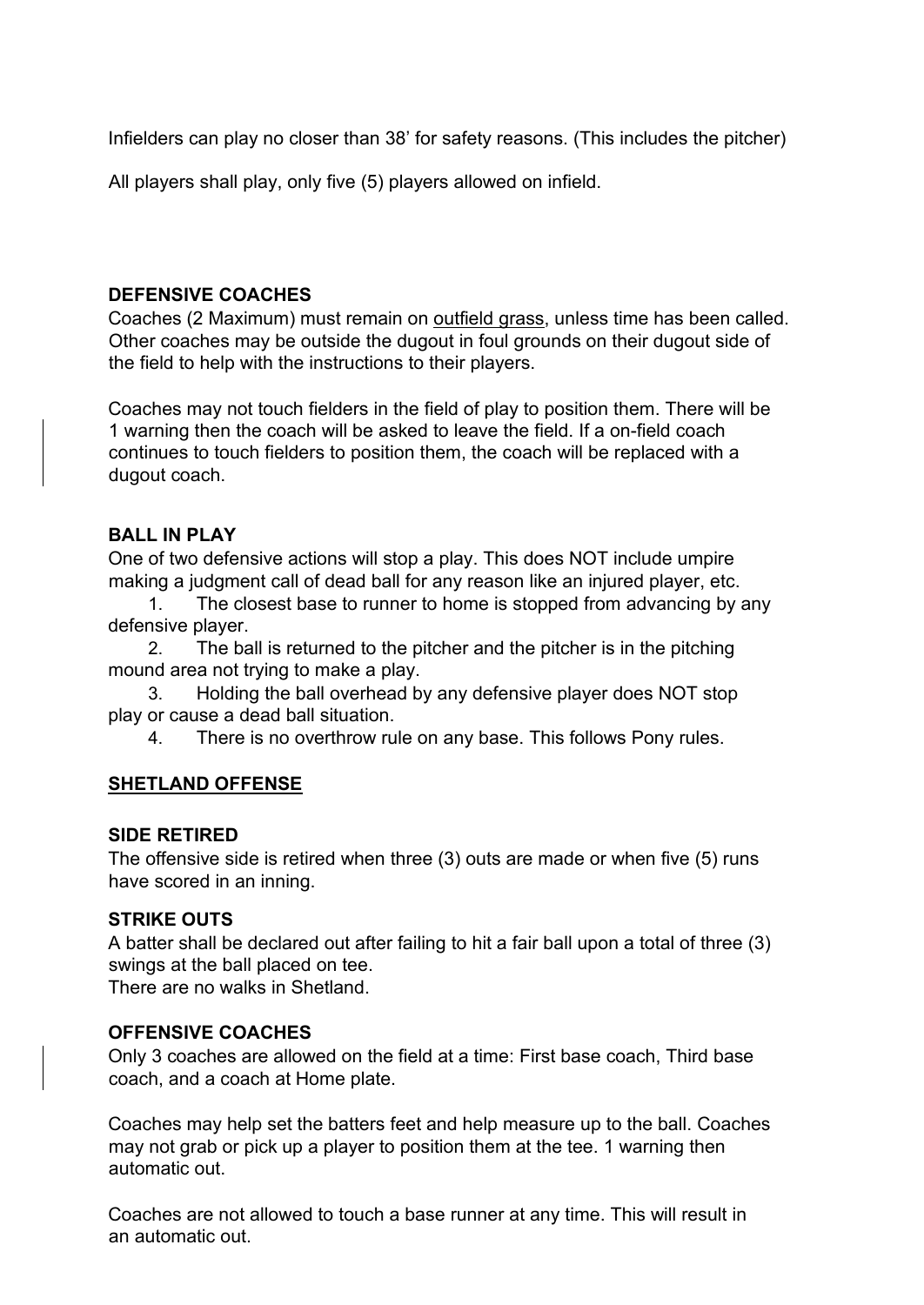### **BALL HIT TO OUTFIELD**

On a ball hit to the outfield, the runner may advance until the ball is in control by an infield player in the infield, fair or foul. The runner may advance to the base they are approaching, at their own risk or until the umpire calls time. There is no overthrow rule on a ball hit to the outfield.

### **CONTACT AVOIDANCE**

Any runner is out when the runner does not slide or attempts to get around a fielder who has the ball and is waiting to make the tag.

# **Equipment**

Baseballs used for Shetland must be Level 5 compression baseballs. No hard baseballs allowed. Bats with the USA Bat Stamp are legal in 6u including bats that say "approved for tee ball".

# **SAFETY RULE**

All offensive players must wear batting helmet until safely in dugout.

# **PINTO DIVISION**

# **ASSIGNMENT OF PLAYERS**

The Board of Directors has adopted a rule whereby the draft will follow the HYBSA Draft System. See Draft System Document

### **AGE GROUP AND TEAMS**

The Board of Directors has established the age structure as a candidate who will attain the age of seven (7) or eight (8) prior to September 1st of the given year.

### **REGULATION GAME**

A regulation game shall consist of 75 minutes with no new inning starting after 70 minutes. If the game is tied after six (6) full innings or time has expired, the game will end in a tie. Mercy rule will be 10 runs after 4 innings of play. The 6th inning is an open inning. NO infield fly rule in effect.

### **MANDATORY PLAY RULE**

No player will sit out two (2) consecutive defensive innings. Each team shall bat the roster. Late player can be added to the end of the roster provided the first batter has not batted twice.

### **UMPIRE JUDGEMENT CALLS**

All umpire judgment calls are not questionable or arguable. No board member can overturn an umpire judgment call. Board members can be brought in for rule interpretation.

### **PINTO DEFENSE**

### **PITCHING**

The Board of Directors has adopted the rule that provides that a coach must pitch in an overhand motion from a standing position from least 38 feet away. Pitchers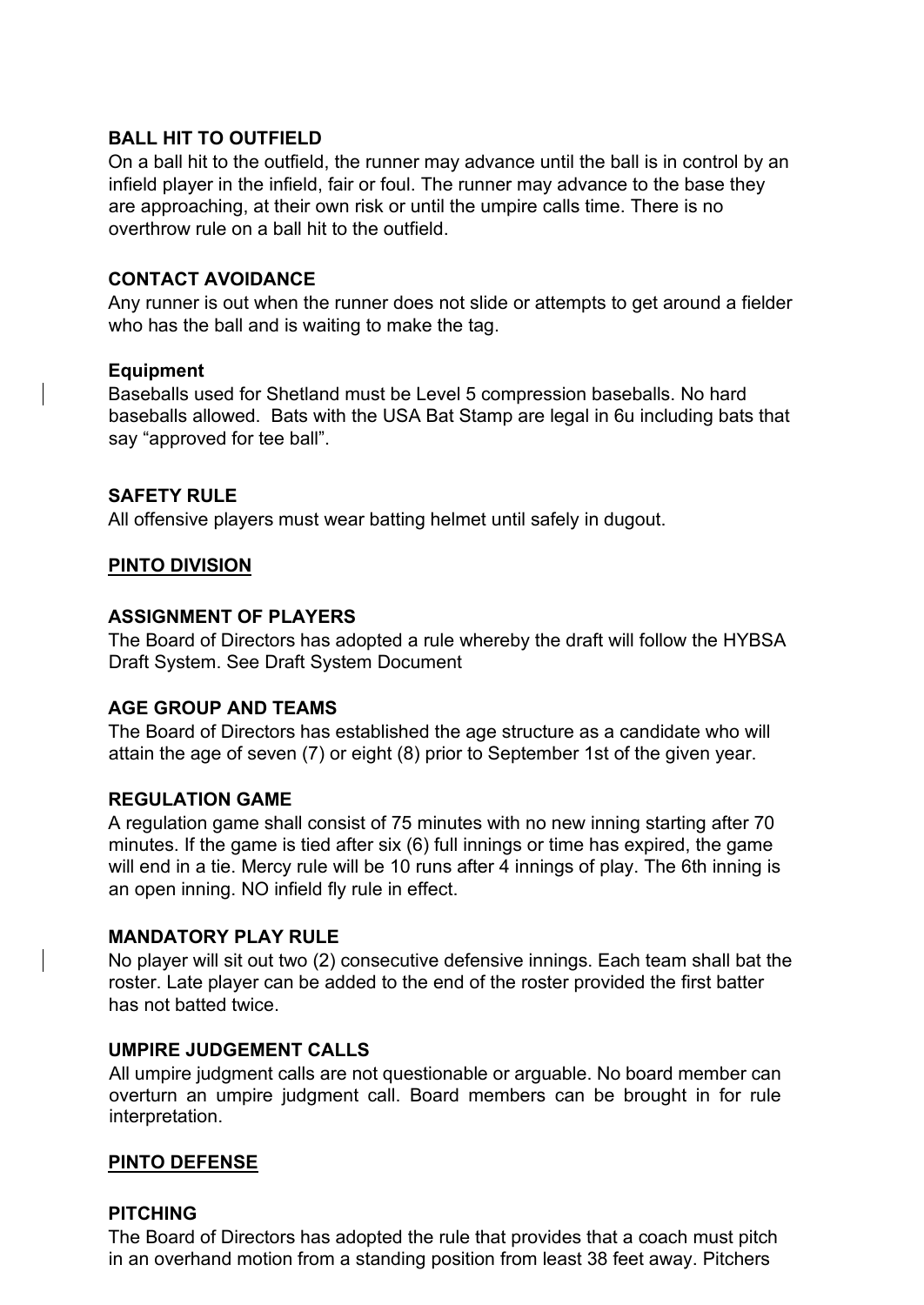are to pitch until 3 strikes or up to 6 pitches with unlimited foul balls. The coach must be in front of the mound and beyond the 38 feet linewhen the ball is released. **PITCHING RULES** 

Pitchers (coach) will immediately leave the infield once the ball is hit. Failure to do so may be ruled interference and the lead runner will be called out.

Pitcher –player has to play 38' or more away from the home plate and have one foot in the dirt area at the pitching position. This means pitcher player has to be behind the release point of the coach pitcher. All other Pony coach-pitch rules apply.

# **NUMBER OF PLAYERS ON DEFENSE**

The defensive team will field nine (9) players. A game can start with nine (9) players with the 10th player not counted as an out. If only 8 players are present, the

 $9<sup>th</sup>$  spot is an automatic out. If only 7 players are present a coach can add another player from another Hutto team to play outfield.

While on offense, all coaches, other than the pitching coach must remain in the dugout or in the coach's boxes.

While on defense, one coach is allowed out of the dugout. All other Pony rules apply.

# **PINTO OFFENSE**

### **SIDE RETIRED**

The offensive side is retired when three (3) outs are made or when five (5) runs

have scored in an inning (whichever occurs first). 6th inning and beyond is an open inning.

### **STRIKE OUTS**

Strikeouts are permitted in Pinto. A batter shall be allowed six (6) pitches, or three (3) strikes, whichever comes first. If on the sixth pitch, the ball is not struck the batter is retired.

There are no walks in Pinto.

### **BALL HIT TO OUTFIELD**

On a ball hit to the outfield, the runner may advance until the ball is in control by an infield player in the infield, fair or foul. The runner may advance to the base they are approaching, at their own risk or until the umpire calls time. There is no overthrow rule on a ball hit to the outfield.

### **COURTESY RUNNER, CATCHER POSITION**

A courtesy runner is allowed, at the coach's option, for the catcher only, after two outs are made. The courtesy runner will be the player that made the last out.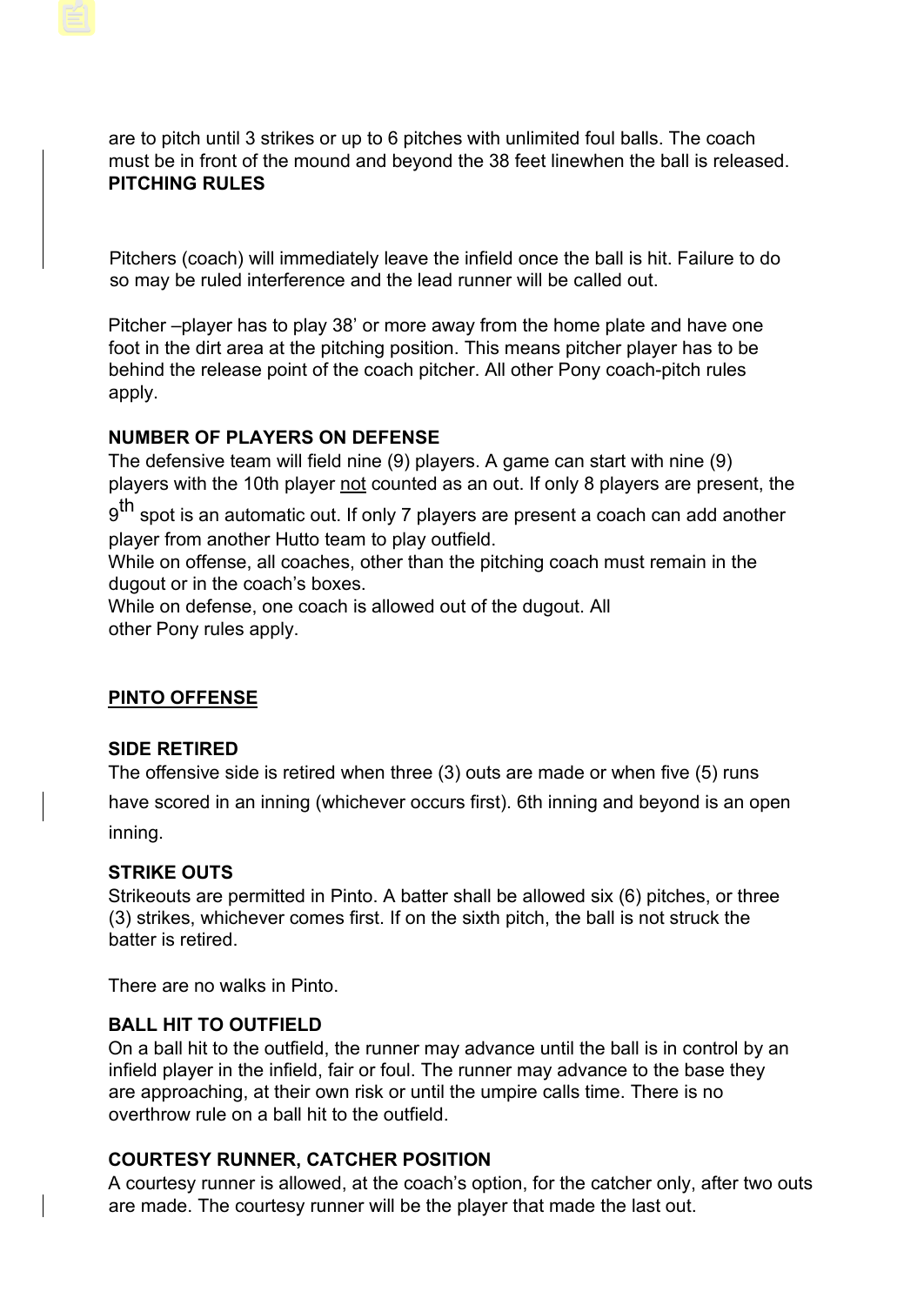Catchers in Coach-Pitch will be outfitted in full catcher's gear (a Mandatory cup at catchers' expense) and will be required to play the catcher's position.

#### **CONTACT AVOIDANCE**

Any runner is out when the runner does not slide or attempts to get around a fielder who has the ball and is waiting to make the tag.

#### **SAFETY RULE**

All offensive players must wear batting helmet until safely in dugout.

#### **MUSTANG DIVISION**

#### **ASSIGNMENT OF PLAYERS**

The Board of Directors has adopted a rule whereby the draft will follow the HYBSA Draft System. See Draft System Document

#### **AGE GROUP AND TEAMS**

The Mustang League shall consist of players of league ages nine (9) and ten (10) years of age prior to September 1st of the given year.

#### **REGULATION GAME**

A regulation game shall consist of 90 minutes with no new inning beginning after 85 minutes. If the game is tied after six (6) full innings or time has expired, the game shall remain a tie.

The 10 run rule shall apply after 4 innings of play or  $3\frac{1}{2}$  innings if the home team is ahead. The 6th inning and beyond are open innings.

### **MANDATORY PLAY RULE**

The Board of Directors has adopted a mandatory play rule whereby each player must play at least 2 innings and bat at least one time. In addition, each team is to bat the roster. If a player does not get the mandatory play, that player must start the next scheduled game. A starter may re-enter the game as long as the substitute's play is not affected.

#### **MUSTANG DEFENSE**

#### **PITCHERS**

The Board of Directors has implemented a safety rule that calls for the removal from the position, as a pitcher, a player that has hit three (3) legal batters in a game. Pony pitching rules apply.

#### **PITCHING RULE:**

Pitching rules will folllow Pony pitching rules set out in the Pony rule book.

**\*\*NOTE\*\*** During League play, the enforcement will be left up to the integrity of each team's coaching staff. All coaches must keep a provided pitching chart of every game and leave a copy in the concession stand or take a picture and email/text to Chad Wertz at chad.wertz@yahoo.com or 512-659-0059.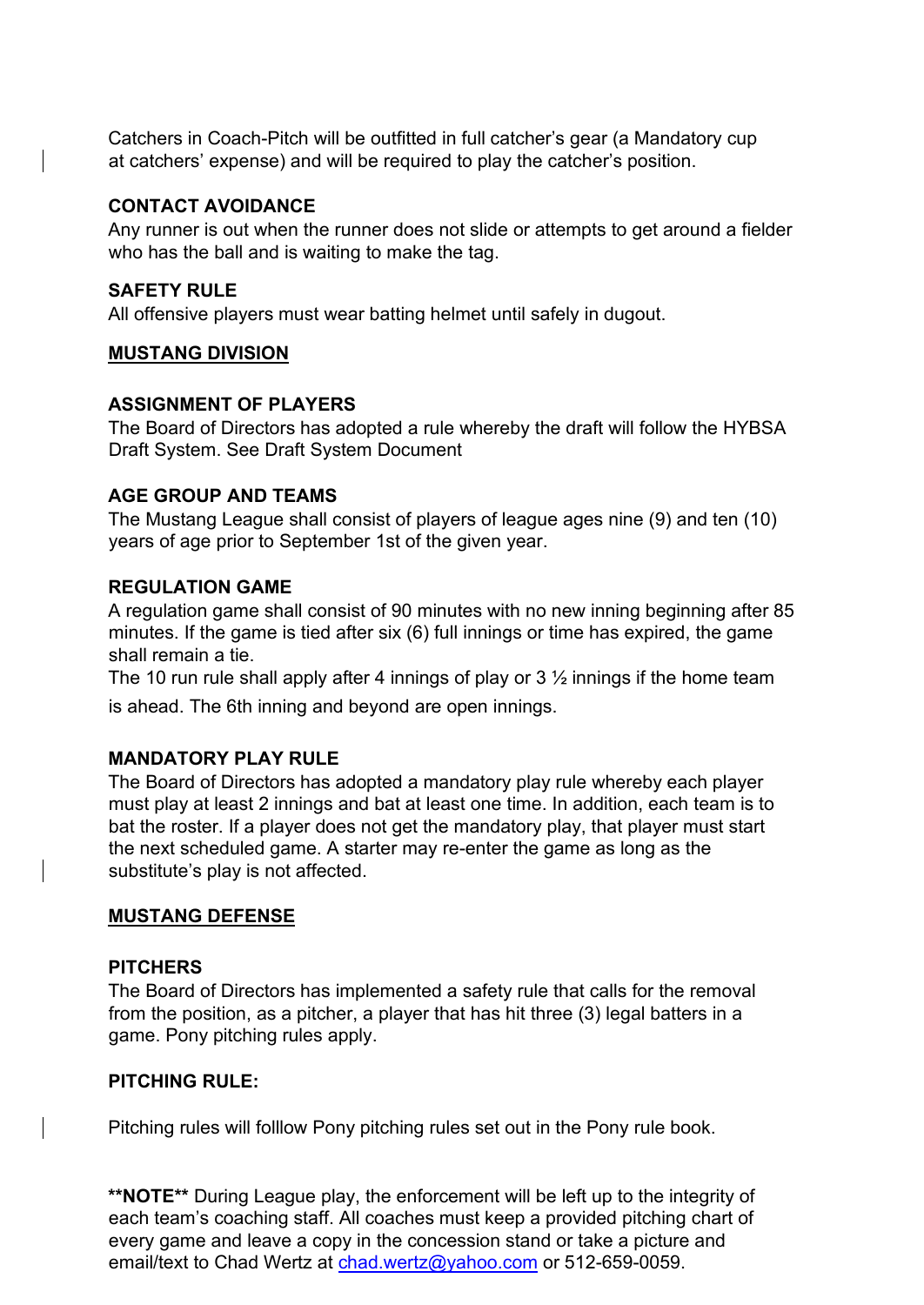Scorecards or a pitching log will be available for all Managers to check on a weekly basis, this information will be taken directly off the cards that have been turned in and signed by the managers and is not up for dispute. This information will be located at the concession stand. Violation of the pitching rules will result in a forfeit of the game.

# **NUMBER OF PLAYERS ON DEFENSE**

The defensive team will field nine (9) players. A game can start with nine (9) players with the 10th player not counted as an out. If only 8 players are present, the  $9<sup>th</sup>$  spot is an automatic out. If only 7 players are present a coach can add another player from another Hutto team to play outfield.

# **DEFENSIVE COACHES**

While on defense only one coach is allowed outside of the dugout to help the pitches and align the defense properly. This coach must be in close proximity of the dugout door and must avoid interfering with any play that moves near his/her location. Any interference by this coach will result in the batter being called safe at 1<sup>st</sup> base.

# **MUSTANG OFFENSE**

#### **SIDE RETIRED**

The offensive team is retired when three (3) outs are made or when five (5) runs have been scored in an inning. The "five run" rule was adopted in lieu of retiring the offensive team after batting through their batting order before three (3) outs are recorded. Each team shall bat the roster. Late players can be added to the bottom of the roster provided the first batter in the line-up hasn't batter twice.

### **COURTESY RUNNER**

A courtesy runner is allowed, at the coach's option, for the catcher only after two outs are made. The courtesy runner will be the player that made the second out of the current inning. This does not affect the Mandatory Play Rule.

### **CONTACT AVOIDANCE**

Any runner is out when the runner does not slide or attempts to get around a fielder who has the ball and is waiting to make the tag.

### **BRONCO DIVISION**

#### **AGE GROUP AND TEAMS**

The Bronco League shall consist of players of league ages eleven (11) and twelve (12) years of age prior to September 1st of the given year.

#### **REGULATION GAME**

A regulation game shall consist of 100 minutes with no new inning after 95 minutes.

If the game is tied after seven (7) full innings or time has expired, the game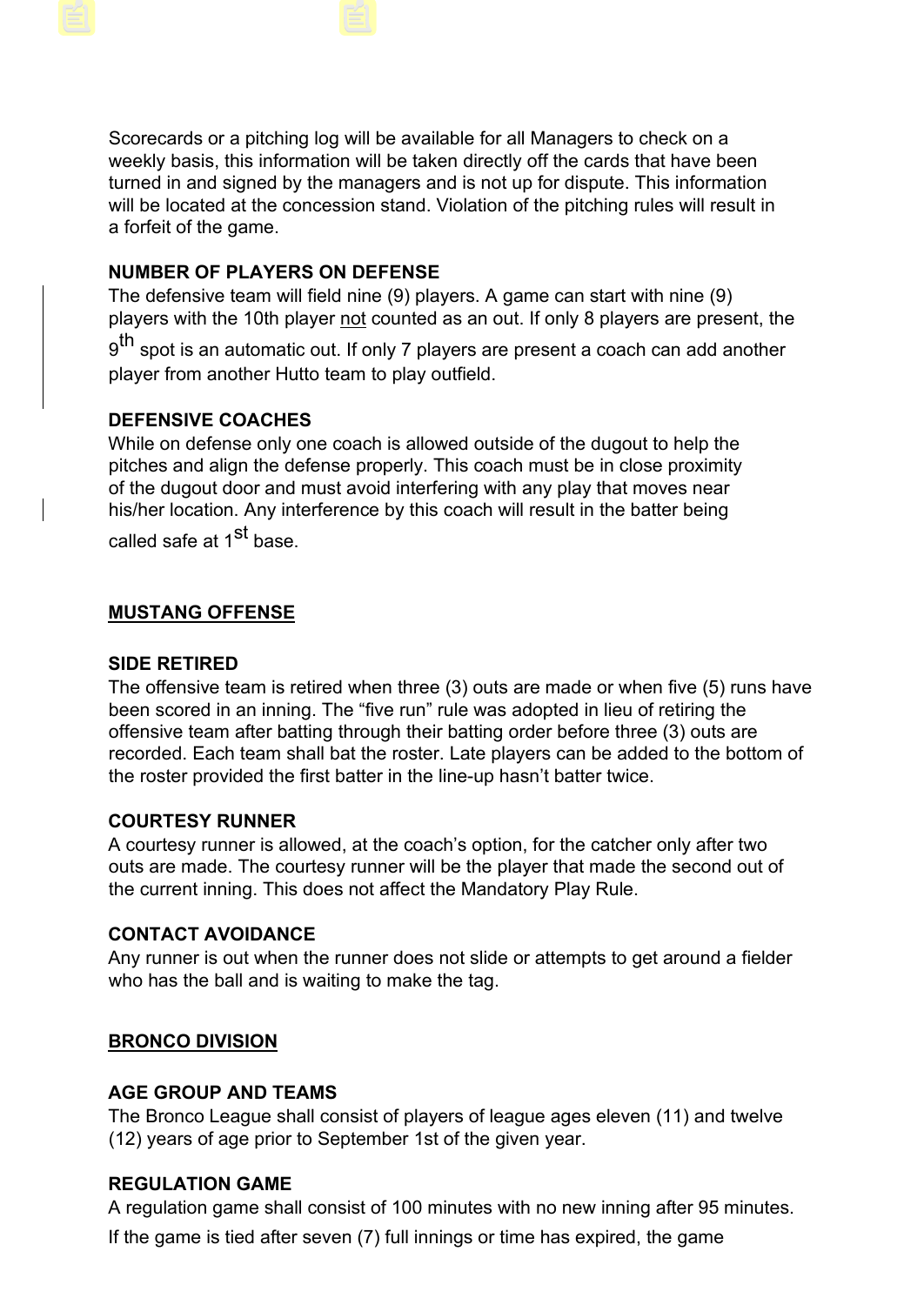shall remain a tie. The 10 run rule shall apply after 4 innings of play or 3  $\frac{1}{2}$  innings if the home team is ahead. 7th inning and on is unlimited runs.

# **MANDATORY PLAY RULE**

The Board of Directors has adopted a mandatory play rule whereby each player must play at least 2 innings and bat at least one time. In addition, each team is to bat the roster. If a player does not get the mandatory play, that player must start the next scheduled game. A starter may re-enter the game as long as the substitute's play is not affected.

### **BRONCO DEFENSE**

### **PITCHERS**

The Board of Directors has implemented a safety rule that calls for the removal from the position, as a pitcher, a player that has hit three (3) legal batters in a game. Pony pitching rules apply.

### **PITCHING RULE:**

Pitching rules will follow Pony pitching rules set out in the Pony rule book.

**\*\*NOTE\*\*** During League play, the enforcement will be left up to the integrity of each team's coaching staff. All coaches must keep a provided pitching chart of every game and leave a copy in the concession stand or take a picture and email/text to Chad Wertz at chad.wertz@yahoo.com or 512-659-0059. Scorecards or a pitching log will be available for all Managers to check on a weekly basis, this information will be taken directly off the cards that have been turned in and signed by the managers and is not up for dispute. This information will be located at the concession stand. Violation of the pitching rules will result in a forfeit of the game.

### **NUMBER OF PLAYERS ON DEFENSE**

The defensive team will field nine (9) players. You may start or continue a game with only 8 but will be a position short. If only 7 players are present, please pull kids from other Hutto teams to fill in.

### **DEFENSIVE COACHES**

While on defense only one coach is allowed outside of the dugout to help the pitches and align the defense properly. This coach must be in close proximity of the dugout door and must avoid interfering with any play that moves near his location. Any interference by this coach will result in the batter being called safe at 1<sup>st</sup> base.

### **BRONCO OFFENSE**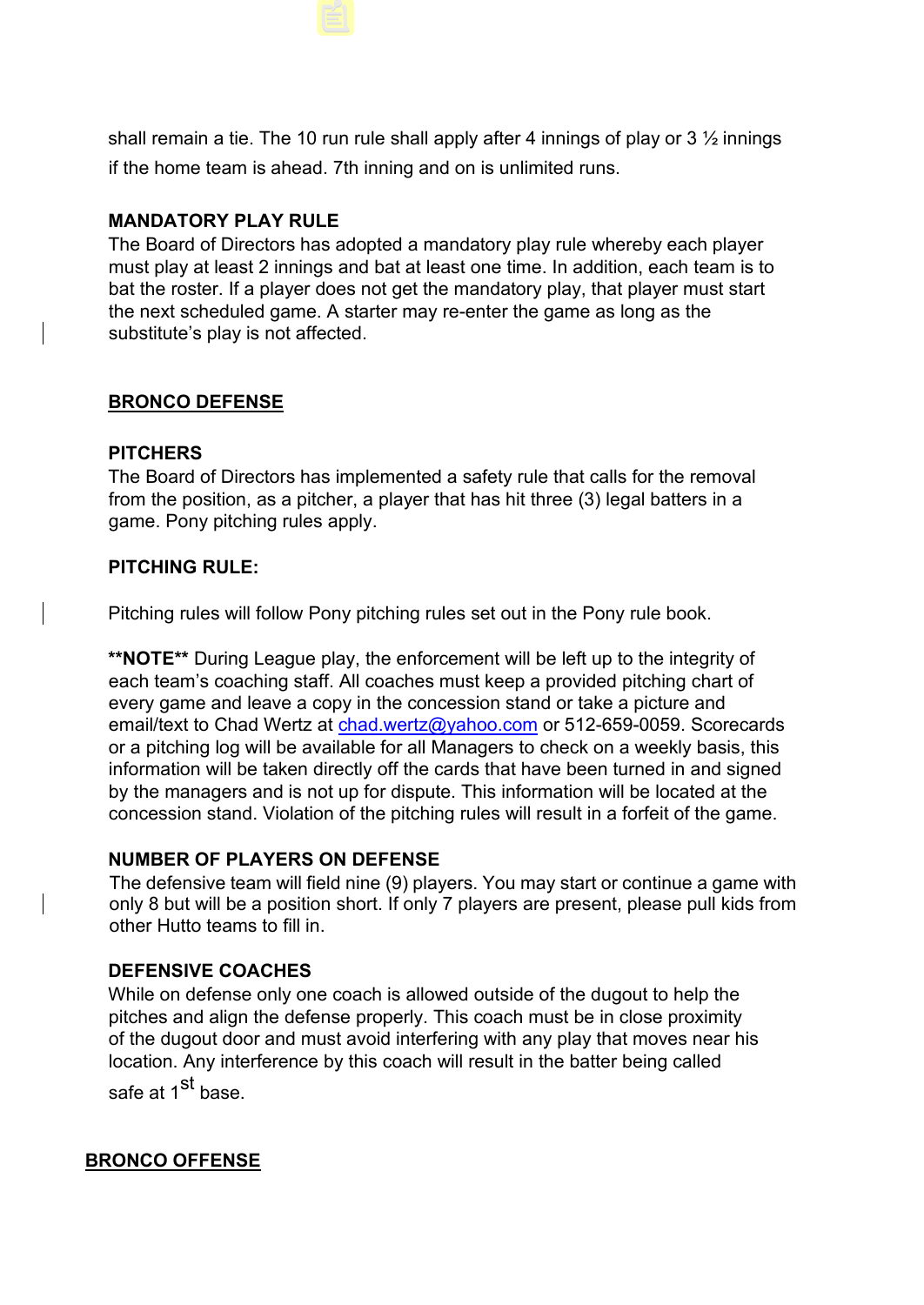#### **SIDE RETIRED**

The offensive team is retired when three (3) outs are made or when seven (7) runs have been scored in an inning. The "seven run" rule was adopted in lieu of retiring the offensive team after batting through their batting order before three (3) outs are recorded. Each team shall bat the roster. Late players can be added to the bottom of the roster provided the first batter in the line-up hasn't batter twice.

#### **COURTESY RUNNER**

A courtesy runner is allowed, at the coach's option, for the catcher only after two outs are made. The courtesy runner will be the player that made the second out of the current inning. This does not affect the Mandatory Play Rule.

#### **CONTACT AVOIDANCE**

Any runner is out when the runner does not slide or attempts to get around a fielder who has the ball and is waiting to make the tag.

### **ADDITIONAL RULES**

# **Pony Division**

### **AGE GROUP AND TEAMS**

The Bronco League shall consist of players of league ages eleven (13) and twelve (14) years of age prior to September 1st of the given year.

### **REGULATION GAME**

A regulation game shall consist of 110 minutes with no new inning after 105 minutes.

If the game is tied after seven (7) full innings or time has expired, the game shall remain a tie. The 10 run rule shall apply after 4 innings of play or 3  $\frac{1}{2}$ innings if the home team is ahead. 7th inning and on is unlimited runs.

#### **MANDATORY PLAY RULE**

The Board of Directors has adopted a mandatory play rule whereby each player must play at least 2 innings and bat at least one time. In addition, each team is to bat the roster. If a player does not get the mandatory play, that player must start the next scheduled game. A starter may re-enter the game as long as the substitutes play is not affected.

### **PONY DEFENSE**

#### **PITCHERS**

The Board of Directors has implemented a safety rule that calls for the removal from the position, as a pitcher, a player that has hit three (3) legal batters in a game. Pony pitching rules apply.

#### **PITCHING RULE:**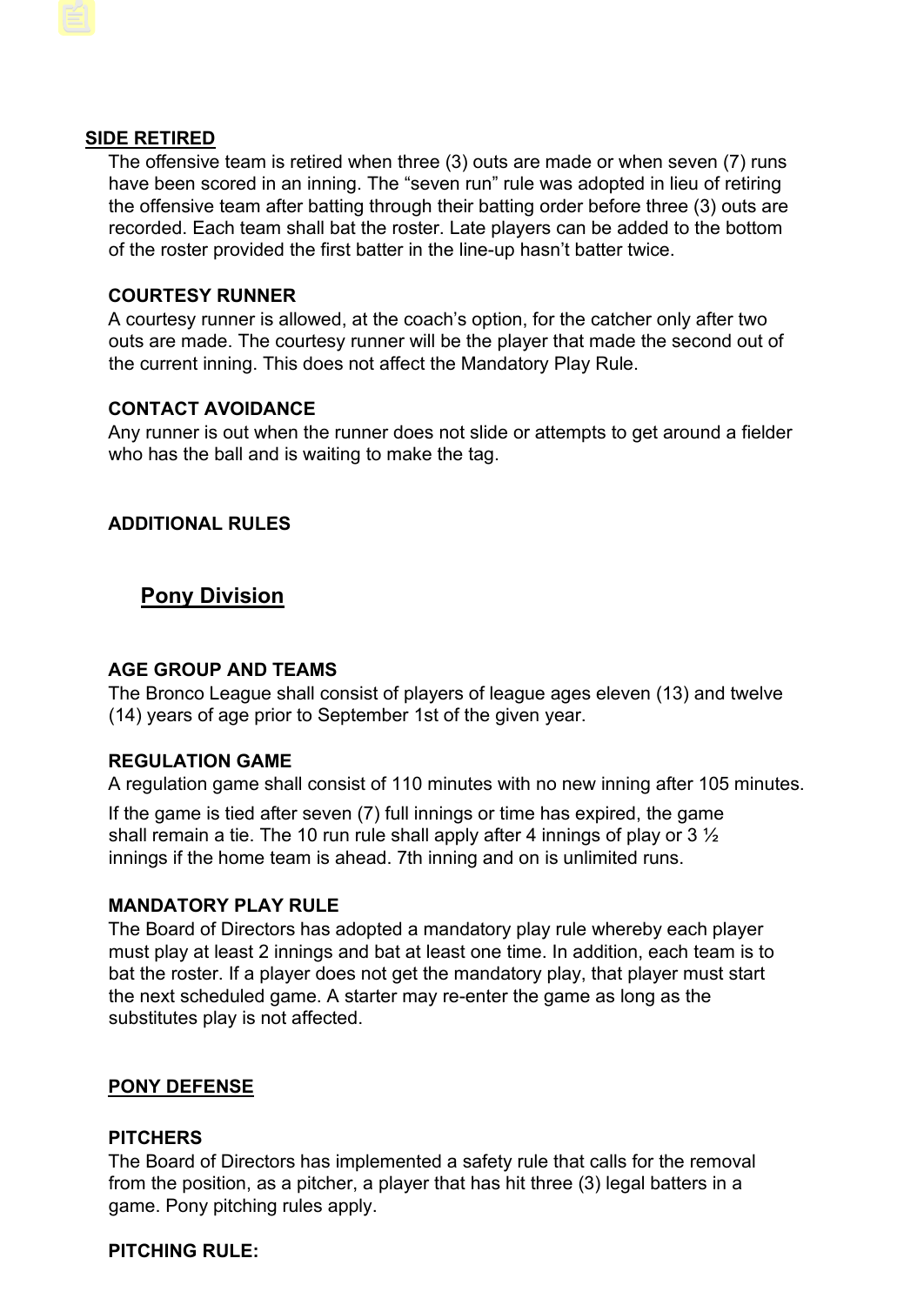Pitching rules will follow Pony pitching rules set out in the Pony rule book.

**\*\*NOTE\*\*** During League play, the enforcement will be left up to the integrity of each team's coaching staff. All coaches must keep a provided pitching chart of every game and leave a copy in the concession stand or take a picture and email/text to Chad Wertz at chad.wertz@yahoo.com or 512-659-0059. Scorecards or a pitching log will be available for all Managers to check on a weekly basis, this information will be taken directly off the cards that have been turned in and signed by the managers and is not up for dispute. This information will be located at the concession stand. Violation of the pitching rules will result in a forfeit of the game.

### **NUMBER OF PLAYERS ON DEFENSE**

The defensive team will field nine (9) players. You may start or continue a game with only 8 but will be a position short. If only 7 players are present, please pull kids from other Hutto teams to fill in.

# **DEFENSIVE COACHES**

While on defense only one coach is allowed outside of the dugout to help the pitches and align the defense properly. This coach must be in close proximity of the dugout door and must avoid interfering with any play that moves near his location. Any interference by this coach will result in the batter being called

safe at 1<sup>st</sup> base.

# **PONY OFFENSE**

### **SIDE RETIRED**

The offensive team is retired when three (3) outs are made or when seven (7) runs have been scored in an inning. The "seven run" rule was adopted in lieu of retiring the offensive team after batting through their batting order before three (3) outs are recorded. Each team shall bat the roster. Late players can be added to the bottom of the roster provided the first batter in the line-up hasn't batter twice.

### **COURTESY RUNNER**

A courtesy runner is allowed, at the coach's option, for the catcher only after two outs are made. The courtesy runner will be the player that made the second out of the current inning. This does not affect the Mandatory Play Rule.

### **CONTACT AVOIDANCE**

Any runner is out when the runner does not slide or attempts to get around a fielder who has the ball and is waiting to make the tag.

### **ADDITIONAL RULES**

1) Official rules will be those of the MLB National league as published in the current edition of "The Sporting News Edition", with amendments and exceptions as listed below: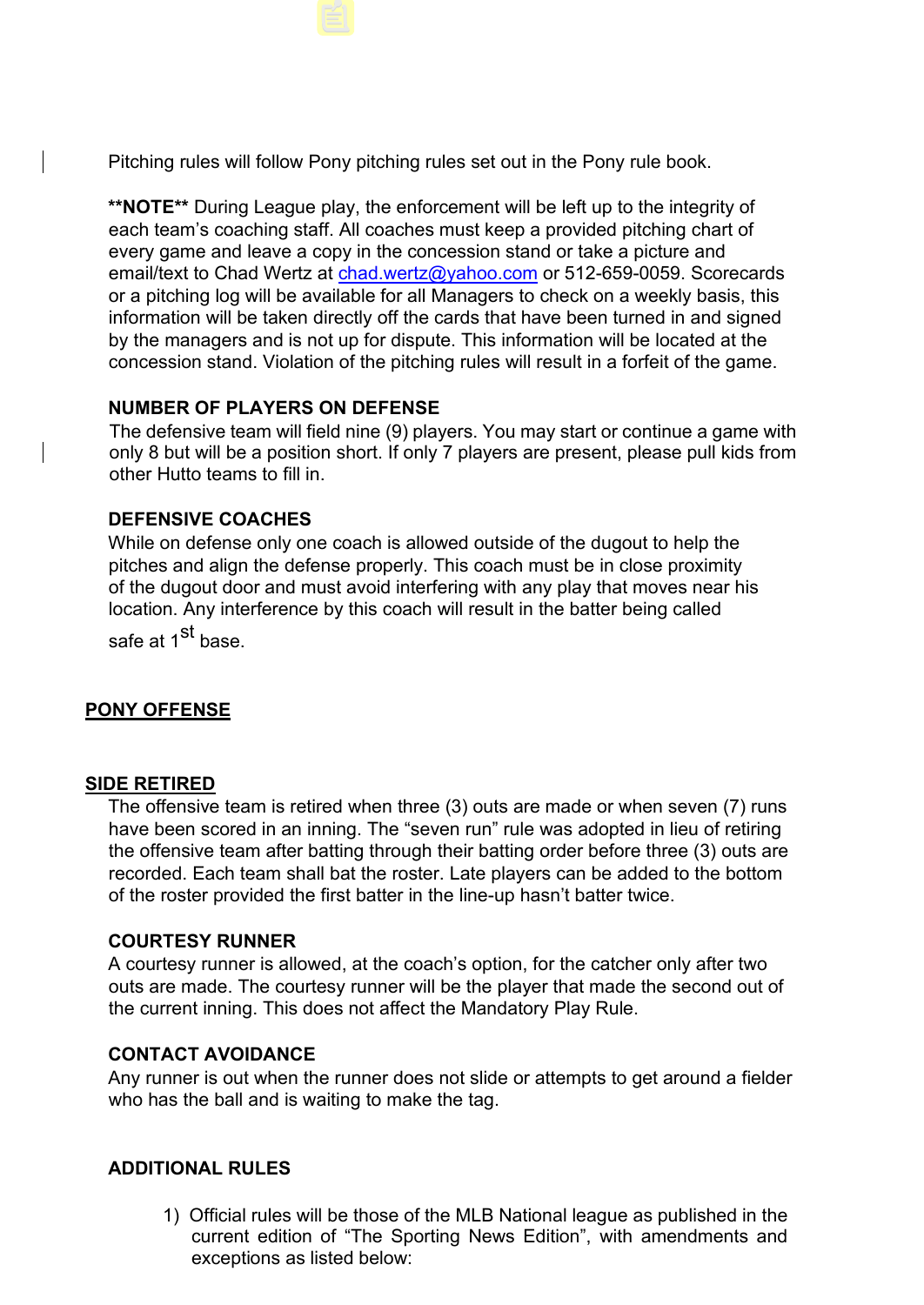- a. All teams and players must be registered and insured by their local league. Using an ineligible player (not registered, age conflict, etc…) will result in forfeit of the game(s) that the player participated in.
- b. All decisions on the field are final. There are no protests.
- c. Only the manager will handle disputes or appeals with umpires.
- d. All umpire judgment calls are not questionable or arguable.
- e. A manager or coach that is ejected from the game will be ineligible for the next league game, to be decided by HYBSA board.
- f. Metal Spikes are not allowed.
- g. Official rules will be those of the MLB National league as published in the current edition of "The Sporting News Edition", with amendments and exceptions as listed below:
- h. All teams and players must be registered and insured by their local league. Using an ineligible player (not registered, age conflict, etc…) will result in forfeit of the game(s) that the player participated in.
- i. All decisions on the field are final. There are no protests.
- j. Only the manager will handle disputes or appeals with umpires.
- k. All umpire judgment calls are not questionable or arguable.
- l. A manager or coach that is ejected from the game will be ineligible for the next league game, to be decided by HYBSA board.
- m. Metal Spikes are not allowed on portable pitching mound.
- n. Metal Spikes are not allowed after July 1, 2020. Obtains to pony 14u division.
- o. Play 9 Bat 9 is mandatory for home games 12u and above.
- p. On a squeeze play the batter must bunt or take the pitch. He cannot swing the bat! The batter and the head coach will be ejected from the game, the runner will be sent back to 3<sup>rd</sup> base.
- q. If time runs out during the inning, the complete inning will be finished unless the home team is ahead when it becomes their turn at bat.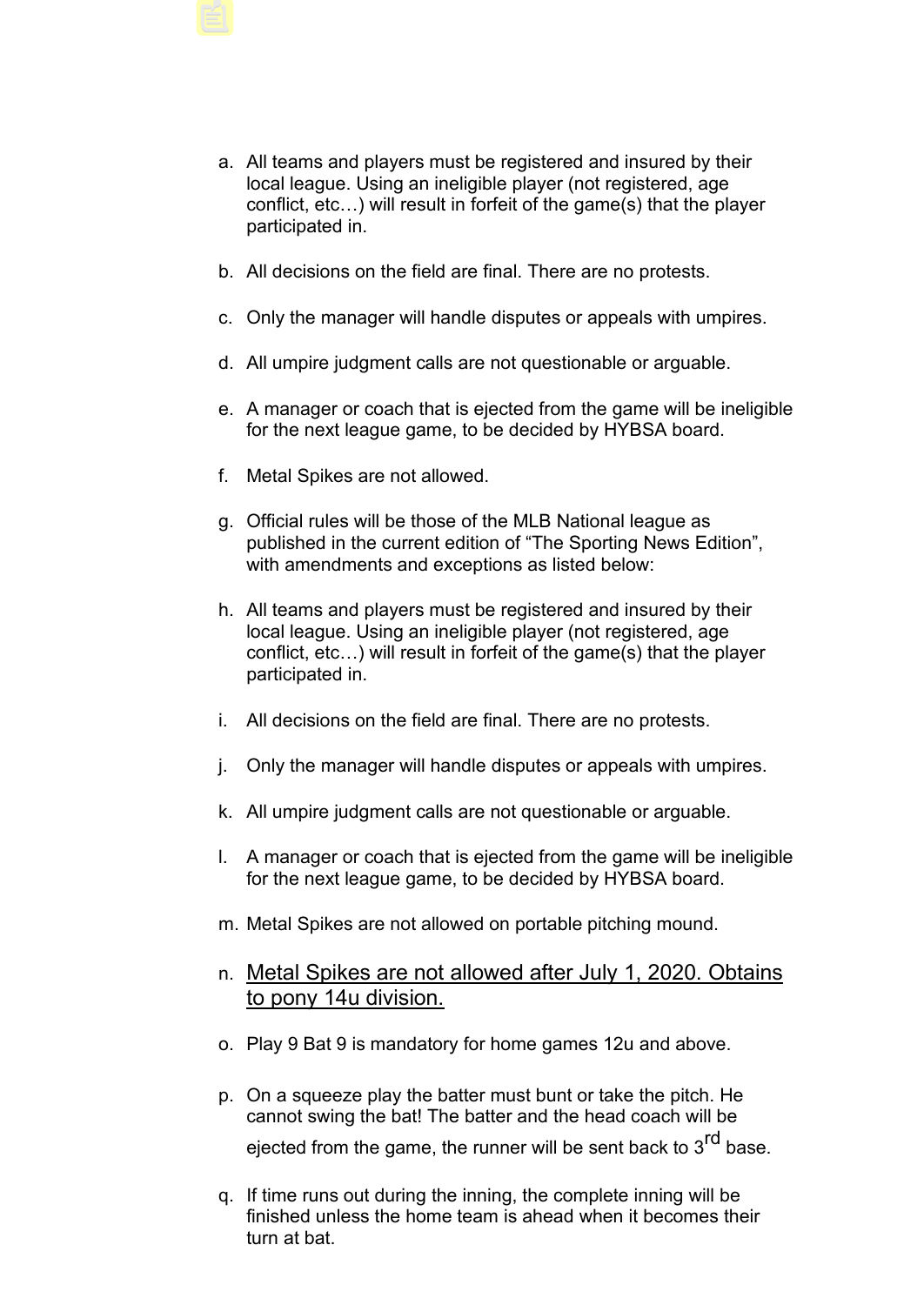- r. Courtesy runners are allowed for the catcher only when there are 2 out. The courtesy runner must be a player who has the last recorded out if batting roster).
- s. No Pitcher re-entry will be allowed during a game.
- t. If a manager or coach goes onto the playing field to talk to any player or players more than once in a half inning, while the same player is pitching, a pitching change shall be made. At the umpire's discretion, this rule does not apply when a player is injured or there is an equipment issue.
- u. Slide Rule: Collision Avoidance Rule
	- i. Contact shall be considered malicious if: the contact is the result of intentional excessive force, and / or there is intent to injure.
	- ii. Malicious contact is to be penalized whether committed by an offensive or defensive player. The umpire shall determine whether contact was avoidable or unavoidable.

**NOTE**: It should be noted that a fielder while NOT in possession of the ball and not attempting to field the ball might be guilty of obstruction if that fielder impedes the progress of a runner. It is entirely up to the judgment of the umpire as to whether a fielder is in the act of obstructing a runner.

### **Last updated: 3/4/20 Accepted by HYBSA Board 3/4/20**

### **Pony Select/D2 Divisions:**

### **PLAYER SELECTION**

Player selection in the for all Divisions will be in accordance with the "Draft System". The Board may increase the number of players on teams to accommodate unexpected applications.

### **PLAYER REPLACEMENT**

The procedure for player replacement is when a player's services are lost for the season. The manager or coach shall notify the League Vice President within 24 hours. Failure to notify the V.P could result in the manager's suspension. The Vice President will verify the vacancy with the player's parents. The commissioner will then notify the manager if a replacement player is available. Managers shall replace lost players with **eligible players not currently on a league team, with notification to the League President.** The Vice President of each League shall handle league injuries on an individual basis.

### **PLAYER PROTECTIONS**

Protected players of seven(7) or more will be considered Pony Select/D1. The manager and parent, prior to the draft must agree upon these protections. A protection form must be filled out and signed prior to tryouts. If one player is protected, that player must be drafted in the first round. If two (2) players are protected, those players must be drafted in the first and second rounds, respectively. If three (3)